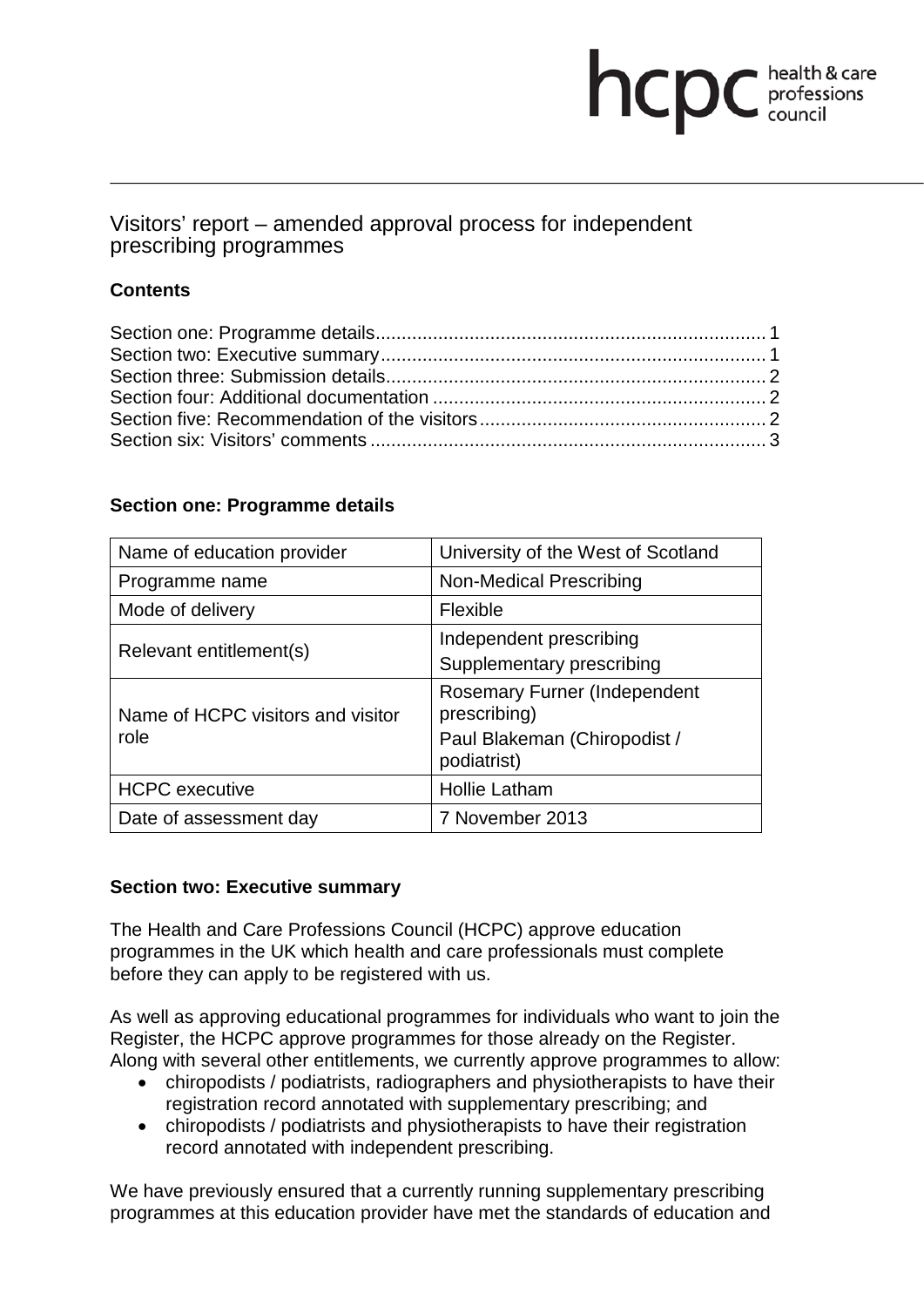training (SETs). As this new or amended programme is based on an existing HCPC approved supplementary prescribing programme, we can be satisfied that it meets some of the standards for prescribing, which are based on the SETs. However, we have identified some standards where we will need to make a judgement about how the introduction or modification of elements of the programme impact on the way it meets these standards.

To recommend a programme for approval, the visitors must be assured that the programme meets the standards for education providers part of the standards for prescribing, and that those who complete the programme demonstrate an ability to meet the standards for all prescribers (along with the additional standards for independent prescribers where required).

### **Section three: Submission details**

The following required documents were provided as part of the submission:

- Information for applicants (eg advertising materials, admissions / entry criteria)
- Programme specification
- Student handbook
- Information about programme and management team structure, including staff CVs
- Module descriptors
- Extracts from practice placement documents
- Extracts from assessment regulations relating to student progression and external examiners
- Standards for prescribing mapping document

### **Section four: Additional documentation**

- $\boxtimes$ The visitors agreed that no further documentation was required in order to make a recommendation.
- $\Box$ The visitors agreed that additional documentation was required in order to make a recommendation. The standards for which additional documentation is requested are listed below with reasons for the request.

### **Section five: Recommendation of the visitors**

The visitors agreed to recommend to the Education and Training Committee that:

- $\boxtimes$ There is sufficient evidence to show the programme meets the standards for education providers part of the standards for prescribing, and therefore that the programme be approved
	- There is insufficient evidence to determine if or how the programme meets the standards for education providers part of the standards for prescribing. Therefore, a visit is recommended to gather more evidence, and if required place conditions on approval of the programme